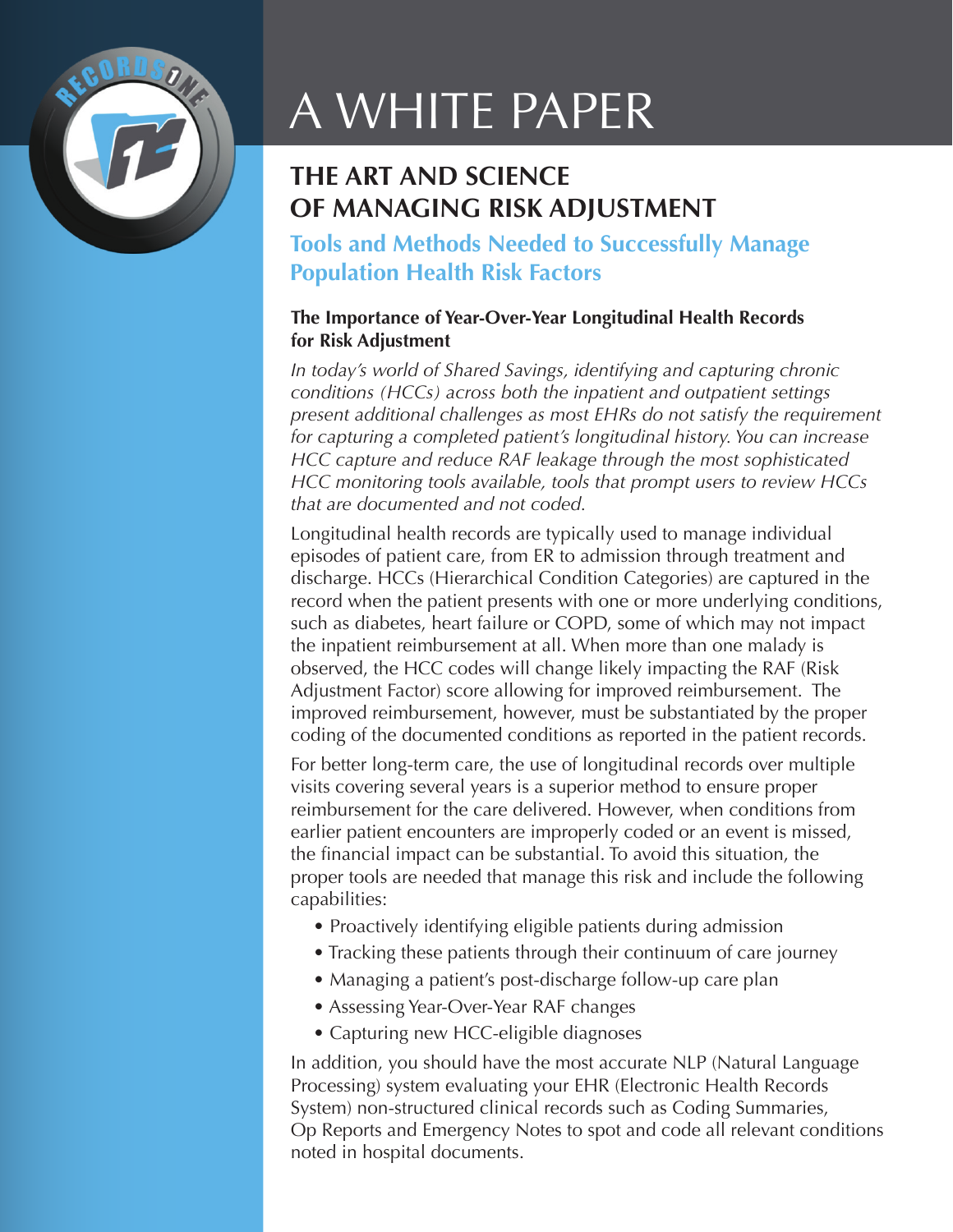## A WHITE PAPER



The most comprehensive integrated solution, and the only product known to provide this automated year-over-year HCC tracking analytics, is RecordsOne's **Integrated Revenue Integrity Solution** (IR1S). This is a robust, cloud-based service that gives you all the tools necessary to reduce risk and improve the financial sustainability of your enterprise.

#### **How does IR1S work?**

Patient records, including clinical documents and claims data, are processed through RecordsOne's proprietary nSight Formula technology and evaluated by over 2,500 coding and clinical algorithms to identify any missing diagnoses. Additionally, RecordsOne solution provides the following benefits:

- HCC identification and omission plus longitudinal regression with integrated RAF calculation
- Advanced querying tools with configurable templates and workflows
- Timely and accurate diagnosis capture to initiate care plans for CMS's Bundled Payments Care Improvement (BPCI) eligible patients
- Dynamic Care Plan adjustment capability resulting from higher risks tied to additional chronic conditions
- Setting quality measures for BPCI
- Performing Gap analysis to identify HCCs missing from pre-90-day risk adjustment but included in clinical claims data

## **RecordsOne IR1S solution has robust features that are configurable to your exact needs and:**

- Uses embedded business intelligence tools for analytics that provide insights with algorithms configured to your specific situation
- Enables team collaboration with embedded note sharing functionality within the workflow as well as secure case referral between teammates
- Contains advanced querying tools with customizable templates and workflows
- Provides HCC identification as well as longitudinal analysis of omissions and categorical regressions with automated RAF calculation
- Is EHR agnostic with data sharing capability across different EHR platforms

#### **What this means for you**

- Lowered readmission risk and penalty avoidance
- Increased quality compliance
- Increased productivity
- Improved financial results